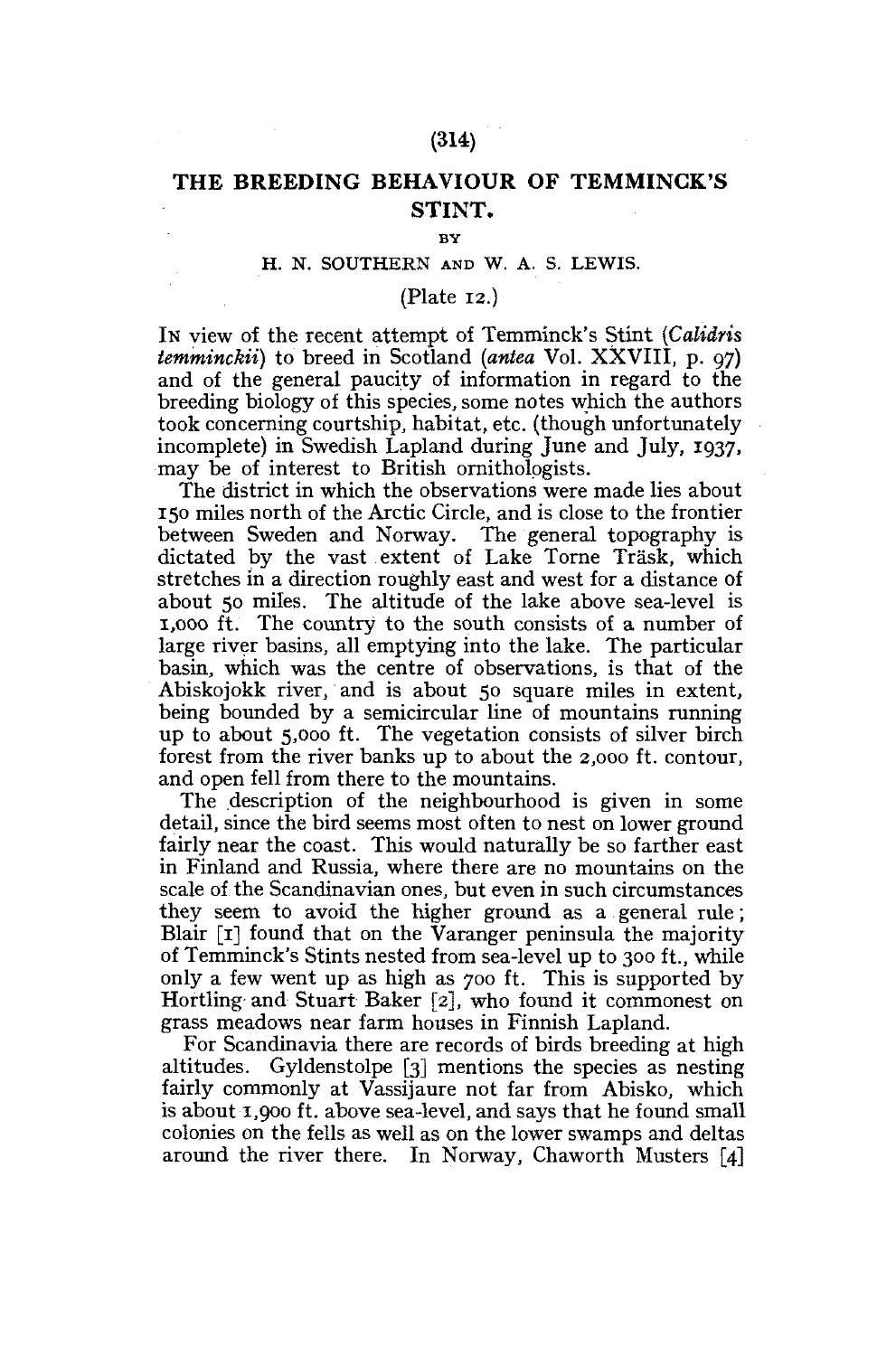found Temminck's Stints breeding at " considerable altitudes " near Roros, and Collett  $\overline{5}$ ] in his book mentions breeding at the same place and also at Jonset. The opinion of the last author is, however, that the species is exceptional and rare at any considerable distance from the sea. It appears for the most part to be confined to the coastal districts and to holms and islands in the larger fiords.

In this case it is interesting to note that the highest colony discovered by the authors during 1937 was at 3,000 ft. by the shores of a lake at Lapporten about 12 miles to the SE. of Abisko.

It is possible that there is some correlation with the earliness of the spring, for if the migrants arrive at a fairly regular date, it seems likely that they will nest at once in the areas that are free from snow at the time. Thus, in an early year, such as 1937, it will be possible for them to nest at higher altitudes than in a late year, when the fells are still under snow on their arrival.

### HABITAT.

This appears to be somewhat variable. Haviland [6] found that at Golchika, on the estuary of the Yenesei, Temminck's Stint nested only in dwarf willow by running water. This is interesting because on the delta of the Abiskojokk there was a great deal of this type of vegetation, but every scrape that was found was on the shore in fairly short grass growing little more than 9 inches in height, while another small focus of birds occupied a subsidiary island of the delta, which was covered only by this type of vegetation with two small patches of *Salix.* Collett records the commonest Norway habitat as flat ground, either dry with *Empetrum* and sparse grass, or damp with sedge and a few small willow bushes. Hortling and Stuart Baker *{loc. cit.)* mention the bird as nesting in grass fields, while Blair found it in the same kind of situation and also in sallow scrub. The particular point is that in dense scrub, such as Haviland describes, it would seem difficult for a courtship of the kind mentioned below to take place. It would be interesting to know whether in circumstances, such as she relates, the courtship is carried on away from the future nesting site, and whether scrapes are similarly removed from it.

The habitat of the nesting colony found on the fells was surprising enough. Some of the birds were nesting by the lake side, but at least one nest was situated quite 200 yards up the hillside in a dry and comparatively unsheltered patch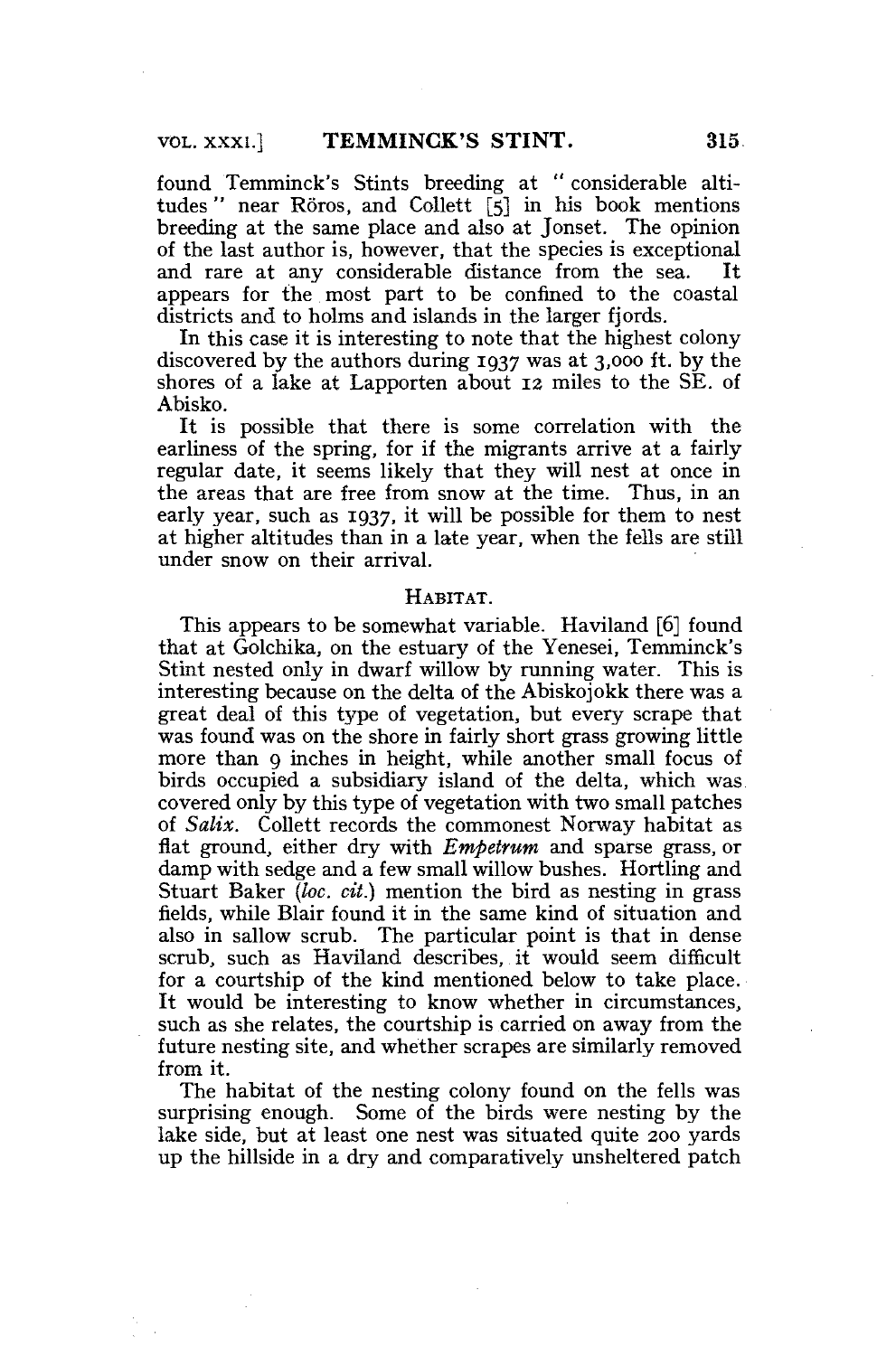of grasses. This was a late nest too, for it contained eggs, while some of the birds farther down had already hatched their young. Thus it could not have been lack of a suitable habitat that had dictated the site.

A further anomaly encountered by the authors may perhaps be mentioned here, and that is the curious desertion of the colony on the Abiskojokk delta, which incidentally prevented the complete working out of the courtship. Trilling flights were going on with great vehemence in the third week of June, scrapes were made and birds were clearly attached to their own particular areas. Then came three days of rain and high winds at the solstice, and no bird was seen afterwards. It is well known that birds in the Arctic are particularly susceptible to weather conditions in their breeding, and the failure of many Arctic birds to breed in some seasons may be due to the restraining influence of weather conditions continuing beyond the normal term. The above case of the Temminck's Stint forms an extension, where breeding was not only inhibited, but was even inhibited after it had commenced.

### COURTSHIP ACTIVITIES.

The courtship flight and trill of Temminck's Stint have been mentioned and admired by many authors, but there seems to be little reference in the literature to the ground display. Collett remarks that when the male has alighted after the courtship flight upon a stone or sallow bush it often remains there trilling with wings stretched up. A brief mention of ground display in the Little Stint *(Calidris minuta)* is given in a summary by Grote [7] of some Russian literature on the subject, where it is said that in the less frequent ground display the wings are held up and flickered, and apparently the same actions attend copulation. Unfortunately, as explained above, observations at the colony on the delta were cut short at a very critical period, and it was not possible to come to any conclusions as to the meanings of the various courtship actions. The authors give their observations, therefore, rather baldly and in the hope that others will be able to complete the objective record. Until this is achieved it is useless to indulge in speculation.

*(a) The Courtship Flight.* This may last for a long while (1 to 2 minutes), and as far as could be seen was performed by the male only, though this is not absolutely certain. Collett records that hens, subsequently sexed by dissection, have been heard to utter a "fine twittering". It may be performed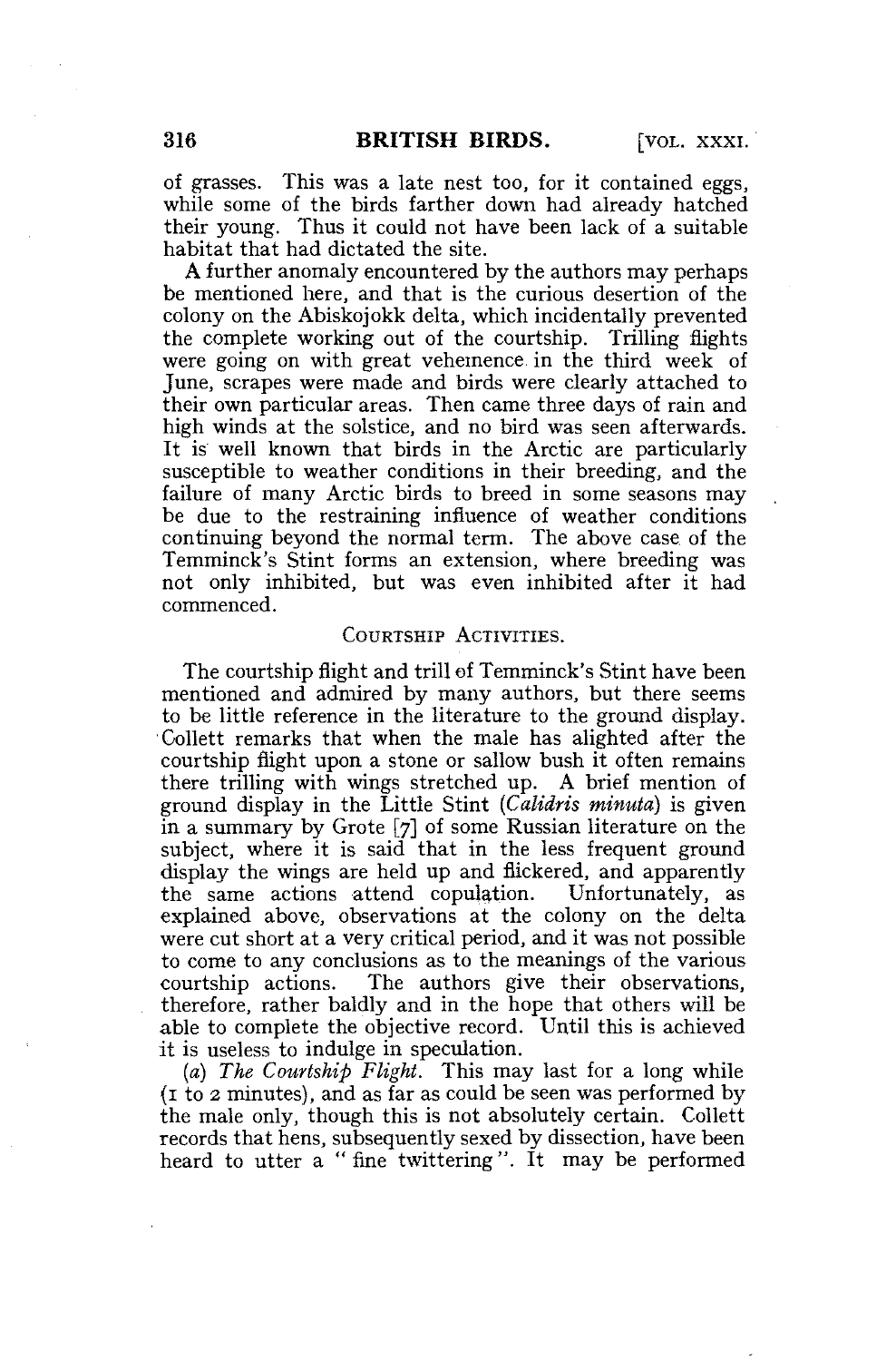the whole time over one small patch of ground (the " territory", *vide infra),* the bird hanging in the air and turning and twisting in complicated spirals, or it may on occasions be performed some distance from the island, when the bird rises and falls in the air in long sweeps, rather like a Snipe during its drumming flight. The whole impression of the flight might be more aptly compared, however, to the roding of the Woodcock, for there is just the same effect of the progress being retarded in some way and of the wings beating frantically to make way against some inhibition. In the flight over the " territory " the quick twists and turns are accompanied by an expansion of the tail, no doubt for mechanical rather than display reasons.

The trill that accompanies this flight is compared by Haviland to a chorus of natterjacks. It is best compared to the Grasshopper-Warbler, however, though it is not, as she remarks, so reminiscent of a mechanical source. In timbre it is just that faint ticking sort of noise. It may perhaps be rendered by " wee  $\ldots$  trrrr  $\ldots$  er  $\ldots$  trrrr", the falling " er " creating a drop in tone somewhat similar to what occurs in the Nightjar's churring. This note is not only limited to the flight, but is given also from the ground when the tail seems to vibrate in unison. Sometimes a low " churrr" was heard at the same time as the trill, but it could not be determined whether this was produced by the same bird. If it was, it was a remarkable achievement.

A variation which is interspersed here and there in the trill is a long-drawn-out " cheer, cheer ".

The only other note that was heard was a sharp " chit, chit " rather like the " chip-er " of the Snipe, but fainter.

*(b) The Ground Display.* This may occur on the branch of a sallow, but more often on a favourite stone or tussock. On the smaller island at the delta, each of the four males had a particular perching place, which was used almost to the exclusion of any other, as the amount of droppings collected round each of them testified. Generally the performance would follow a courtship flight: the male would alight either directly upon the stone, or close by, in which case he would run to it at once. As soon as he was settled upon this perch he would begin to trill, and then gradually to flick his wings in an excited way. The emotional tone of the performance would then rise by stages, the wings being fluttered in a more and more pronounced way, until at last they were being fanned up and down rapidly. Since they were lifted each time to their utmost extent, the effect produced was one of quickly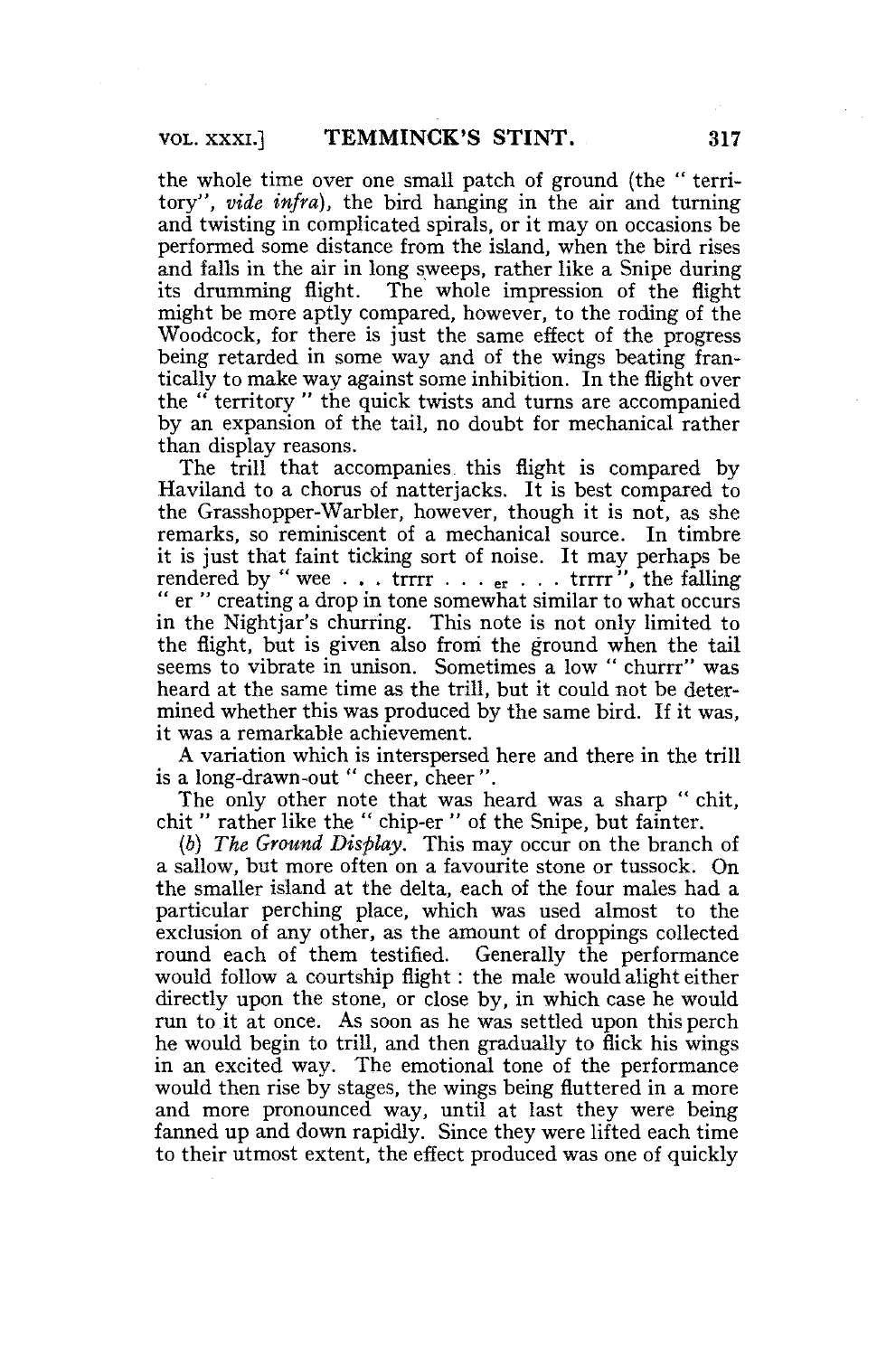alternating flashes, as the light axillaries and under-wing coverts were momentarily exposed to view.

The presence of other birds going through the same display always seemed to provide mutual encouragement, and the trills and wing-fanning were of longer duration and greater vehemence under such circumstances.

(c) *Scrape-making.* This was a regular habit with the birds at the delta, and they seemed to increase in number as courtship progressed, though more than two were never found for each " territory ". They consisted of small circular depressions evidently excavated by the bird with a rotatory movement, though actual scrape-making was never witnessed. They were generally situated in a fairly thick tuft of grasses about 4-6 ins. in height, and were lined with bents and in one case a feather.

*(d) Relations of these Activities.* It is impossible to do more than relate these activities chronologically, since observations were not sufficient to allow casual connection to be established between all or any of. them.

The delta colony consisted of two sections, as already mentioned; on the larger island, which formed the main part of the delta, and where the Stints were confined to the shore, activities were clearly the most advanced, but this was an awkward place for observation. Courtship flights were in full swing on June 18th, and some ground display was noticed ; on the 19th the ground was examined and numbers of scrapes were found.

On the other hand, on the smaller island, which was little more than a bank, which had been captured by rough grass and a patch or two of sallow, the birds had not settled in so soon. On the 19th there was some courtship flight, but no ground display and no scrapes were found in spite of a careful search. Only one of the four males that occupied this island, seemed to have a female with him, and her reactions to his trilling were inevitably to put her head under her wing and doze.

By the 22nd, however, ground display was frequent and scrapes were made. The courtship of the same pair was watched and the male was evidently exerting his utmost fascinations. Continual trilling and wing-fanning from his stone combined with occasional walks to the scrape seemed as if he was trying to entice the female to it. However, she remained apart and betrayed little interest beyond occasional flick of the tail or dip. of the head.

The final result of watching on this day was the departure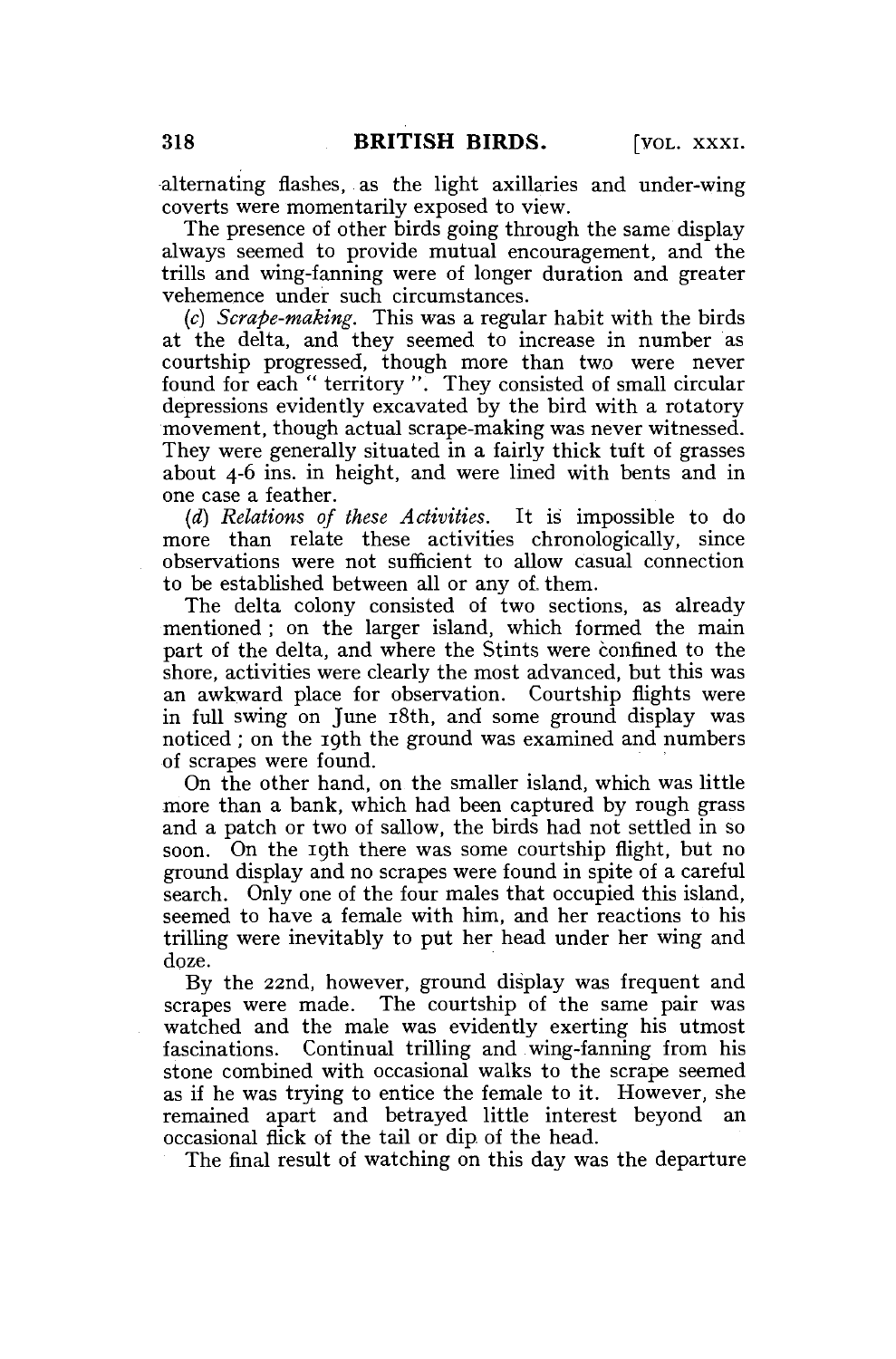of the two females (the other two males apparently had no mates as yet), and the four males were left trilling and wing-fanning away at each other from their various vantage points. It may be worth noting here that possibly the failure of some Arctic birds to breed in some seasons may have another contributory factor, the failure of the female to come into the receptive phase immediately conditions are suitable for breeding. This would aggravate the inimical effect of weather conditions, if the chance of breeding could not be taken immediately it was offered.

After this date no more birds were seen at the colony at all. It seems from this that the flight forms the preliminary of the courtship, while ground display and scrape-making follow almost at the same time. The observations suggest that the courtship is conducted largely by the male, but the possibility of mutual activities cannot be excluded since the females were clearly not in breeding condition.

## " TERRITORY."

Even the ascription of this name must be considered as tentative, since further observations are needed upon this aspect of behaviour. On the small island, perhaps half an acre in extent, the four males seemed to keep very fixedly to their own corners, dominated in each case by the stone or tussock from which the ground display was conducted. This circumscription, as mentioned above, also applied in some degree to the courtship flight, each bird hovering and diving largely over its own area, any more extended flights being conducted over the lake. No actual aggression was witnessed, though if one male in his flight came near another's ground, the latter would rise and join in, and an extended flight, in which one followed the other, would take place over the lake.

That such areas may represent true breeding territories may be indicated by the strong focal point of the vantage ground, around which the scrapes were always made. There is no question of food value involved, for the island was often deserted, the birds being presumably elsewhere for feeding, and also no resentment was shown to birds feeding round the shore.

### OTHER BIOLOGICAL POINTS.

The time of breeding varies greatly according to the wide range of climatic conditions in the bird's breeding area and also from year to year. Hortling and Stuart Baker and Blair found that the second or third week of June was the usual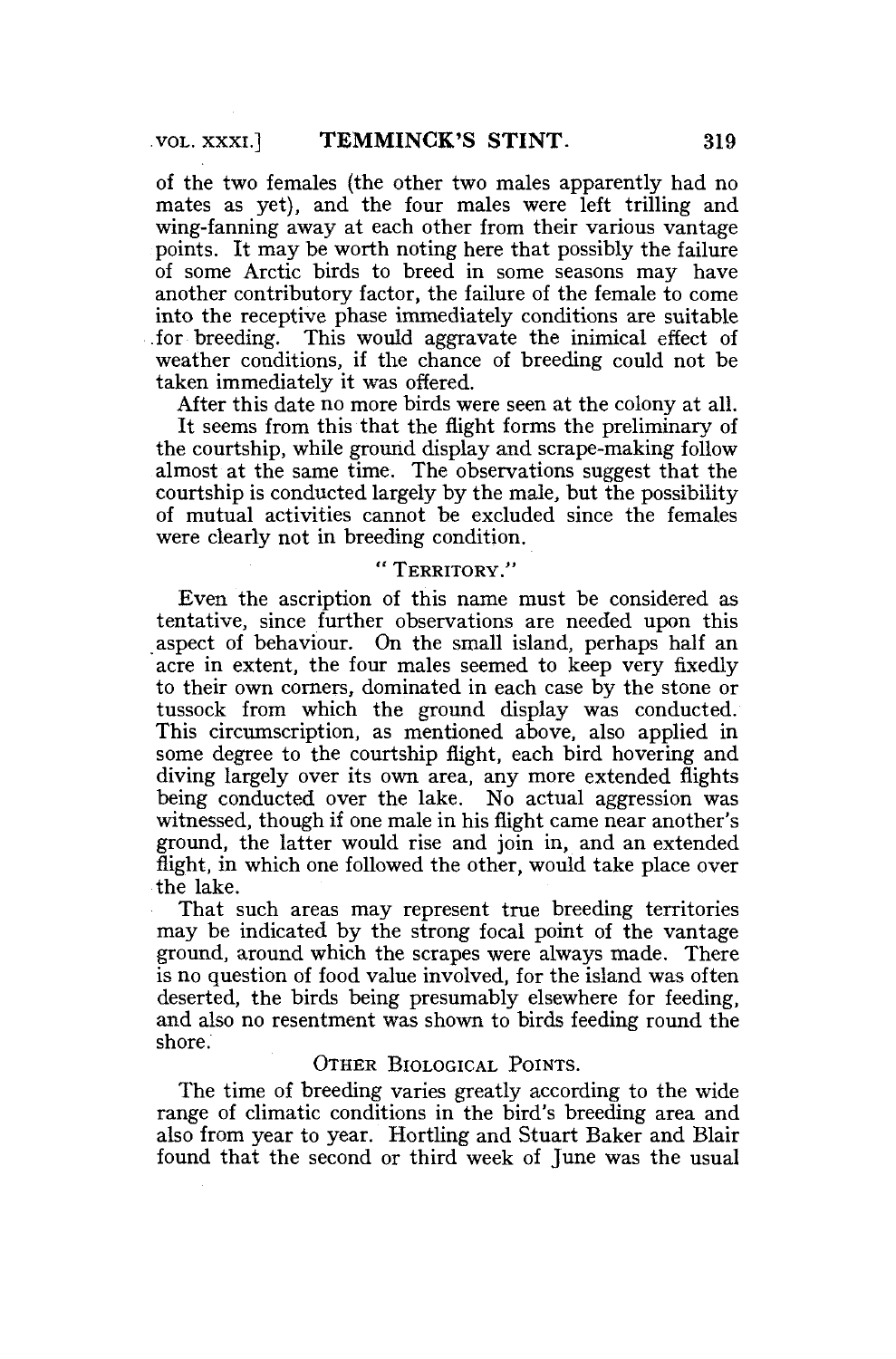time in Finland, and Haviland in mid-Siberia the early part of July.

Injury-feigning" was noted by Haviland only in one instance though this behaviour was common with the Little Stint. It is recorded by other observers, *e.g.,* Hall [8] and Collett, who found that it was more usually evinced if the bird was surprised on the nest. The experience of the authors in regard to Temminck's Stint was similar to that of Haviland. The incubating bird that was found up on the fells did an elaborate performance the first time it was flushed, tumbling about with the white feathers at the side of the tail expanded and the wings drooped. Then it flew away some distance *(c.* 30 yards) and stood in the same sort of attitude, doing a sort of shuffle with its feet and sometimes moving backwards. The contour feathers were at the same time erected, giving the bird a larger appearance.

However, the response soon died out, and the second time the bird was flushed, it was much weaker. After that no reaction at all could be elicited.

With all other birds, even with chicks, no such response was shown. Instead the parents hovered over one's head calling continuously with a short annoyed version of the trill. Haviland mentions a sharp alarm note, when the young are hatched, which she distinguishes from the trill, but to the authors it seemed a clear derivative of it.

It would be very interesting to know more clearly the details of courtship in this species, and it is to be hoped that other ornithologists will be more fortunate in their observations than the authors were.

SUMMARY.

Temminck's Stint was found breeding in small numbers between 1,000 and 3,000 ft. in Swedish Lapland. Such an altitude is not very usual according to observations of other authors, but this may be correlated with the exceptionally early spring.

The habitat was on open grassy ground with stones and sallow bushes as " song posts". The potency of climatic factors in the breeding of Arctic birds was shown in the desertion of a colony after it had reached the scrape-making stage.

The courtship flight and trill is the chief form of courtship activity, but there is also a distinct ground display, which is conducted by a flickering of the wings gradually increasing in vigour, and accompanied by trilling.

About two scrapes were found to each pair, and a sort of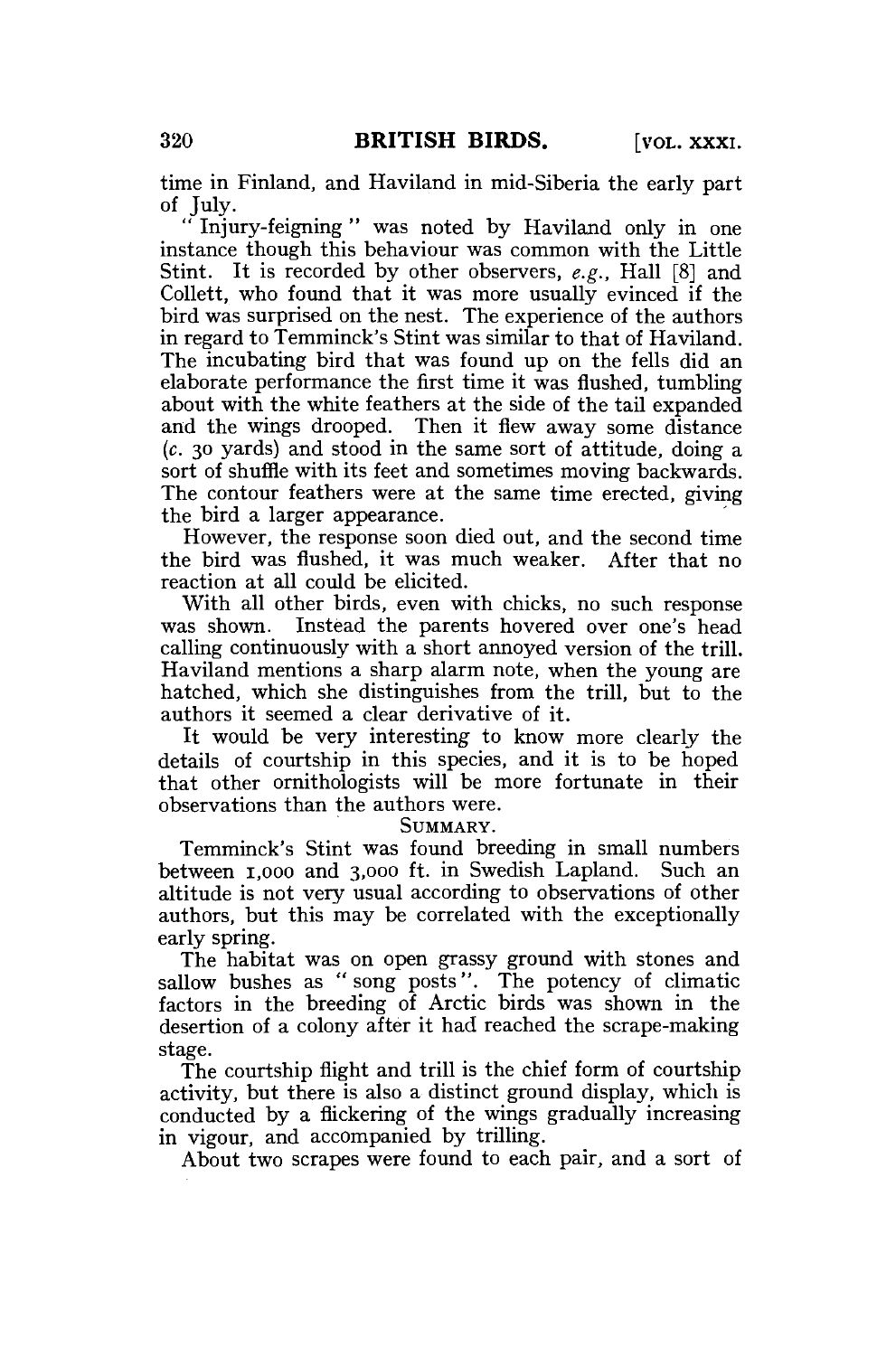" territory " was evidently claimed, since four pairs on one small island kept to their particular parts for most of the time. No actual aggression was seen, but trespassing was usually for feeding.

" Injury-feigning " was not common, and the response of the one bird that exhibited it well died away quickly, when it was subsequently flushed.

#### REFERENCES.

[i] BLAIR, H. M. S. (1936) : '\* Birds of East Finmark." *Ibis.,* p. 660. [2] HORTUNG, I., AND STUART BAKER, E. C. (1932) : " Bird Notes on

a Trip to Lapland." *Ibis.*, p. 120.<br>
[3] GYLDENSTOLPE, N. (1911) : "Ornithologiska iakttagelser från<br>Torne Lappmarks fjälltrakter." *Fauna och Flora*, p. 149.

[4] CHAWORTH MUSTERS, J. L. (1930). *Norsk Ornithologisk Tidsskrift,*  p. 220.

[5] COIXETT, R. *Norges Fugle.* Vol. II., p. 422.

[6] HAVILAND, MAUD D. (1916) : " Notes on the Breeding Habits of Temminck's Stint." *British Birds.* Vol. X, p. 157.

(7) GROTE, H. (1937) : " Zur Fortpflanzungsbiologie einiger Strand-<br>lauferarten (Calidris)." Beiträge für Fortpflanzungsbiologie der Vögel. Beiträge für Fortpflanzungsbiologie der Vögel. Vol. XIII., p. 127.

[8] HALL, R. (1904), *Ibis.,* p. 422.